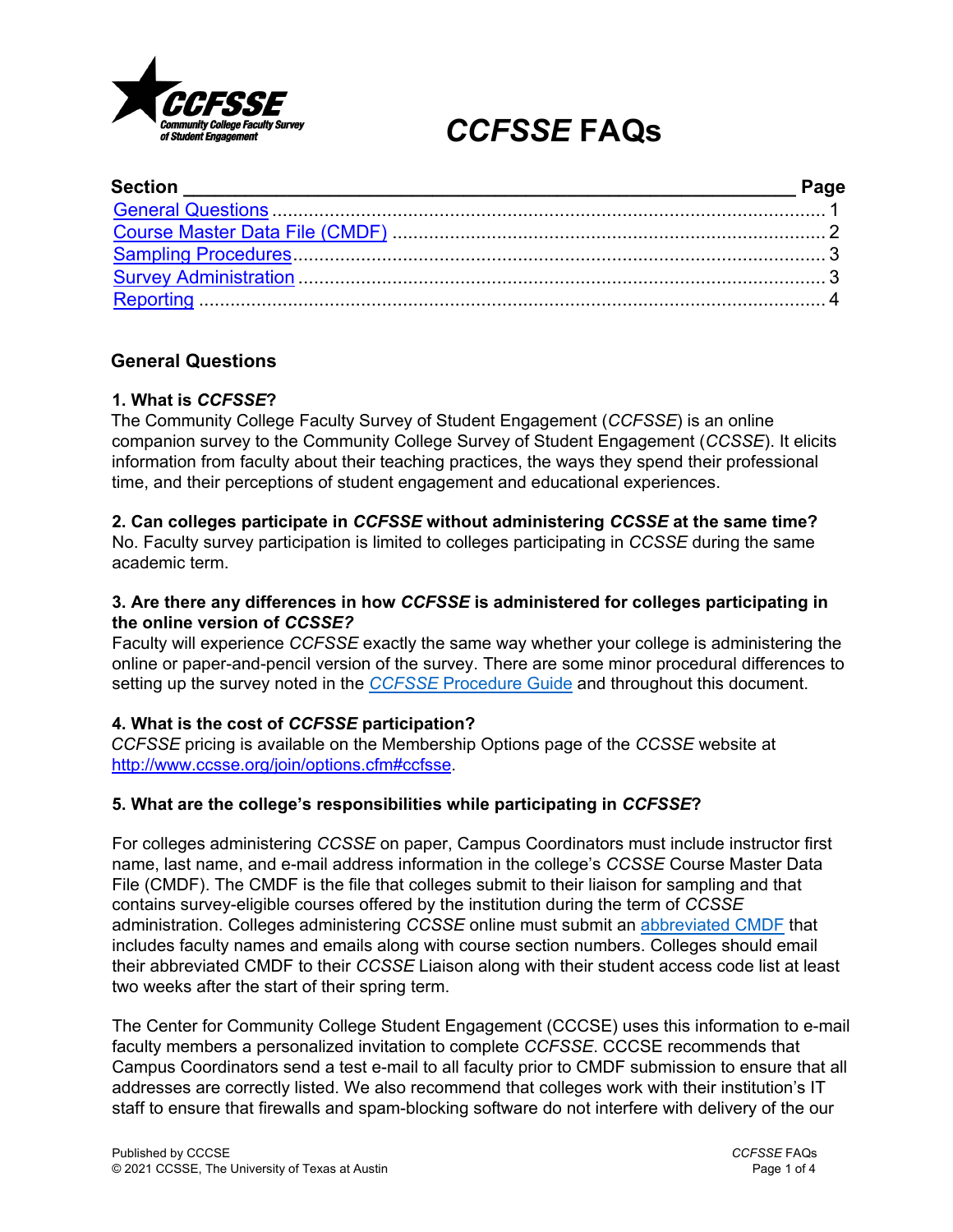invitation e-mail. After the initial invitation e-mail from us, Campus Coordinators are responsible for monitoring response rates via the Faculty Non-Responder Tool and for sending survey completion reminders to faculty.

# **6. What is the deadline for faculty to complete the survey?**

The *CCFSSE* deadline can be found in the *[CCFSSE](http://www.ccsse.org/members/survey_administration/ccfsse/CCFSSE_Semester_Timeline.pdf)* [Administration Timeline;](http://www.ccsse.org/members/survey_administration/ccfsse/CCFSSE_Semester_Timeline.pdf) it is the same day as the *CCSSE* return/completion deadline.

# <span id="page-1-0"></span>**Course Master Data File (CMDF) and Abbreviated CMDF**

## **7. What if I don't have e-mail addresses for all faculty?**

*CCFSSE* invitations are only sent to faculty with valid e-mail addresses included in the CMDF at the time of submission for *CCSSE* sampling, so the college should include as many valid faculty e-mail addresses as possible.

## **8. Should duplicate faculty e-mail address be included?**

Yes. Faculty e-mail addresses should be provided for each course listed in the CMDF. Faculty members listed multiple times will receive only one e-mail invitation to participate in the survey.

#### **9. If a class is team taught by two faculty members, how should their e-mail addresses be included?**

It is easiest to include only the e-mail address for the first faculty member of record. However, if the second instructor for a course is not listed elsewhere in the file, contact your *CCSSE* Liaison for details on how to modify listings such that both instructors will receive invitations.

#### **10. Can I update my list of faculty e-mail address after submitting the CMDF or abbreviated CMDF?**

No. After submission, no changes can be made to the file.

## **11. What happens after the CMDF is e-mailed to my** *CCSSE* **Liaison? (for colleges administering the paper version of** *CCSSE***)**

After receipt of a sample-ready CMDF, we will randomly select the college's *CCSSE* sample and send it to the Campus Coordinator for confirmation. Upon confirmation of the sample file, the Campus Coordinator will receive an e-mail with a link for *CCFSSE* invitation send-out date selection. The Campus Coordinator then selects a date on which *CCFSSE* invitations will be sent to faculty. One week prior to the selected invitation date, the Campus Coordinator should send the [Campus Coordinator's Notification E-mail](http://www.ccsse.org/members/survey_administration/ccfsse/CCFSSE_Coordinator_Email.docx) to introduce the survey to faculty and request their participation.

## **12. What happens after the abbreviated CMDF is e-mailed to my** *CCSSE* **Liaison? (for colleges administering the online version of** *CCSSE***)**

CCCSE will process the abbreviated CMDF along with the student access code list. Within two weeks of submission, the Campus Coordinator will receive an e-mail with a link for *CCFSSE* invitation send-out date selection. The Campus Coordinator then selects a date on which *CCFSSE* invitations will be sent to faculty. One week prior to the selected invitation date, the Campus Coordinator should send the [Campus Coordinator's Notification E-mail](http://www.ccsse.org/members/survey_administration/ccfsse/CCFSSE_Coordinator_Email.docx) [t](http://www.ccsse.org/members/survey_administration/ccfsse/CCFSSE_Coordinator_Email.docx)o introduce the survey to faculty and request their participation.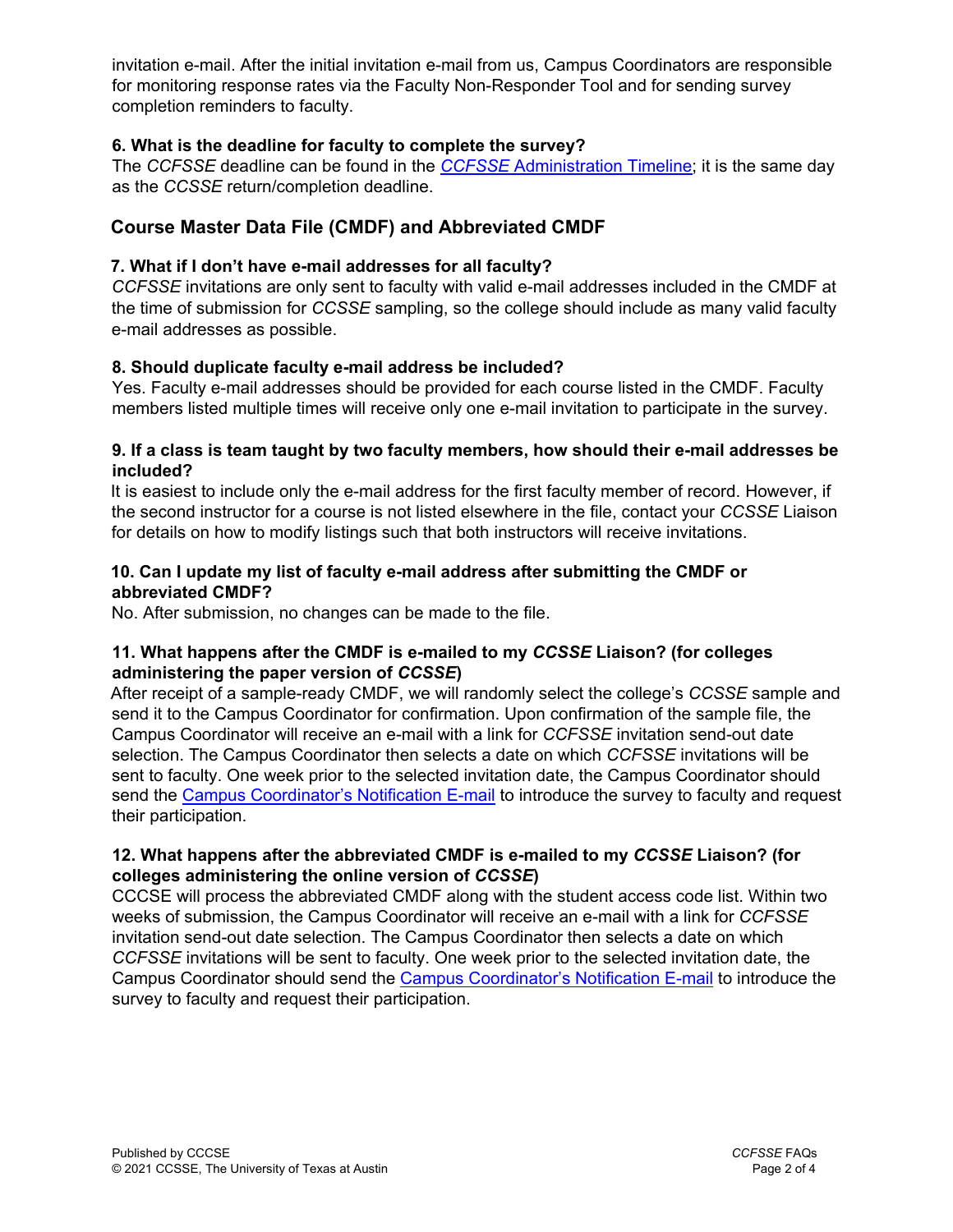# <span id="page-2-0"></span>**Sampling Procedures**

## **13. Is the sampling process the same for** *CCSSE* **and** *CCFSSE***?**

No. A random sample of students is surveyed for *CCSSE*, but all faculty members included in the CMDF are invited to participate in *CCFSSE*.

#### **14. How do faculty members teaching more than one course respond to survey items?**

If a faculty member teaches more than one survey-eligible course, we randomly select one of their courses and ask the faculty member to think about that course while completing the survey. Asking all faculty to reflect on a single randomly-selected course standardizes the survey process and limits respondent bias, leading to better quality data for the college.

### **15. My college is administering** *CCSSE* **online. If all faculty members listed in the abbreviated CMDF are invited to participate in** *CCFSSE,* **why do all survey eligible sections need to be listed?**

All instructors in the CMDF are invited to participate in *CCFSSE*. If instructors teach more than one course, we use sampling to determine which course instructors are asked to reflect on while they complete the survey. Therefore, colleges administering *CCSSE* online and *CCFSSE* still need to provide an abbreviated version of the CMDF to their *CCSSE* liaison that lists all survey eligible courses.

# <span id="page-2-1"></span>**Survey Administration**

#### **16. How is the survey administered?**

*CCFSSE* is administered online. Faculty members log into the survey using the hyperlink and access code provided in the invitation e-mail.

#### **17. What is the timeline for** *CCFSSE***?**

*CCFSSE* is administered concurrently with *CCSSE.* Campus Coordinators can choose from one of four invitation (start) dates which range from mid-February to late April; the survey completion deadline is the same as the *CCSSE* survey return deadline.

#### **18. When will** *CCFSSE* **invitations be sent to faculty?**

Colleges participating in *CCFSSE* will have the option of selecting one of four *CCFSSE* invitation dates. The available dates are Mondays ranging from mid-February to late April.

#### **19. Will the Campus Coordinator be notified before invitations are sent out?**

Yes. The Campus Coordinator will receive a *CCFSSE* invitation send-out reminder from us the Thursday before their selected *CCFSSE* invitation date.

#### **20. How long does it take to complete the survey?**

*CCFSSE* can be completed in approximately 25-30 minutes.

## **21. The sample** *CCFSSE* **invitation indicates that faculty will be asked to reflect on a specific course. What does this mean?**

Specific survey items ask faculty to think about their teaching practices in a course they teach (rather than to base their responses on an average of several courses). This course is randomly selected from among those the faculty is listed as teaching in the CMDF. The course's title,